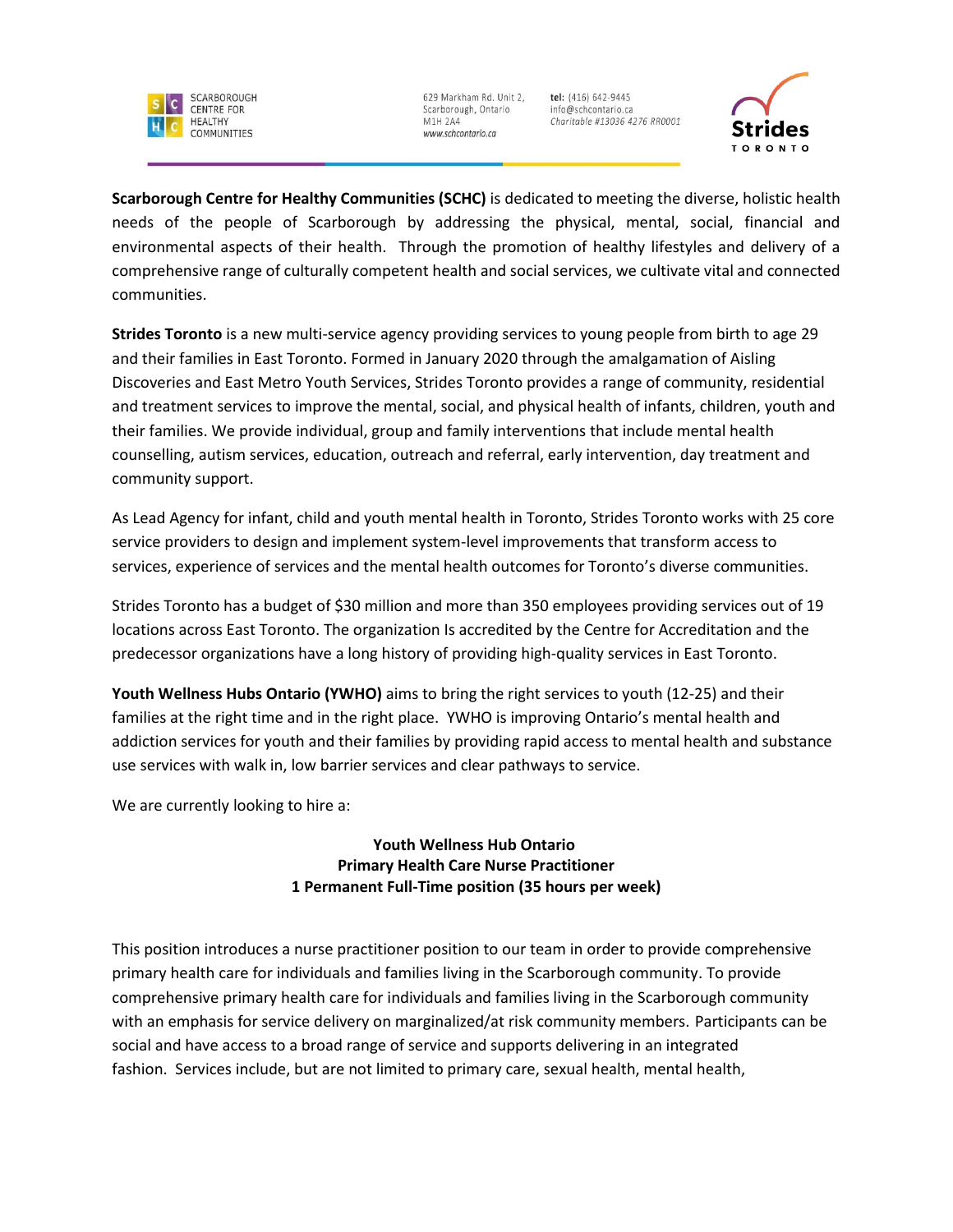

tel: (416) 642-9445 info@schcontario.ca Charitable #13036 4276 RR0001



employment, tutoring and homework help, life skills, integration First nations, Metis and Inuit culture and traditional knowledge as well as peer support and support with addictions.

Position Summary:

Under the direction of the YWHO Manager, working within the context of a multidisciplinary team, the Primary Health Care Nurse Practitioner will, in collaboration with youth and their families, assess care needs, determine eligibility for services and develop individual care and service plans ensuring that all possible options have been explored.

# **POSITION SUMMARY**

Provides primary health care services within the framework of the determinants of health with an emphasis on prevention and health promotion. The nurse practitioner participates in the development, implementation, monitoring and evaluation of programs and services for individuals, families and the community. The nurse practitioner will work within an inter- and multi-disciplinary team of professionals to ensure clients' access the services and programs necessary to maintain and improve health outcomes. The nurse practitioner will also be called upon, occasionally, to support health promotion and advocacy initiatives of the Centre. All regulatory and statutory requirements of the profession will be faithfully followed by the nurse practitioner. Internal accountability procedures will also be completed in a complete and timely manner as required. The nurse practitioner will work within an anti-racist/anti-oppression framework.

# **RESPONSIBILITIES**

# *Primary Health Care*

Typical responsibilities:

- Provides ongoing comprehensive primary health care to clients of all ages within the scope of practice of a nurse practitioner, including assessments, diagnosis, counseling, screening, referrals, education treatment and follow-up
- Initiates and manages the care of clients and/or monitors the ongoing therapy of clients with chronic stable illness. Where necessary and appropriate consults with other members of the interdisciplinary team to provide interventions, within the scope of the practice, including the prescribing of drugs, and ordering of laboratory and health promotion options
- Monitors client health maintenance, and, in cooperation with the client (and his/her family) and other members of the interdisciplinary team develops health care plans and recommendations concerning treatment, prevention and health promotion options
- Maintains complete and accurate client records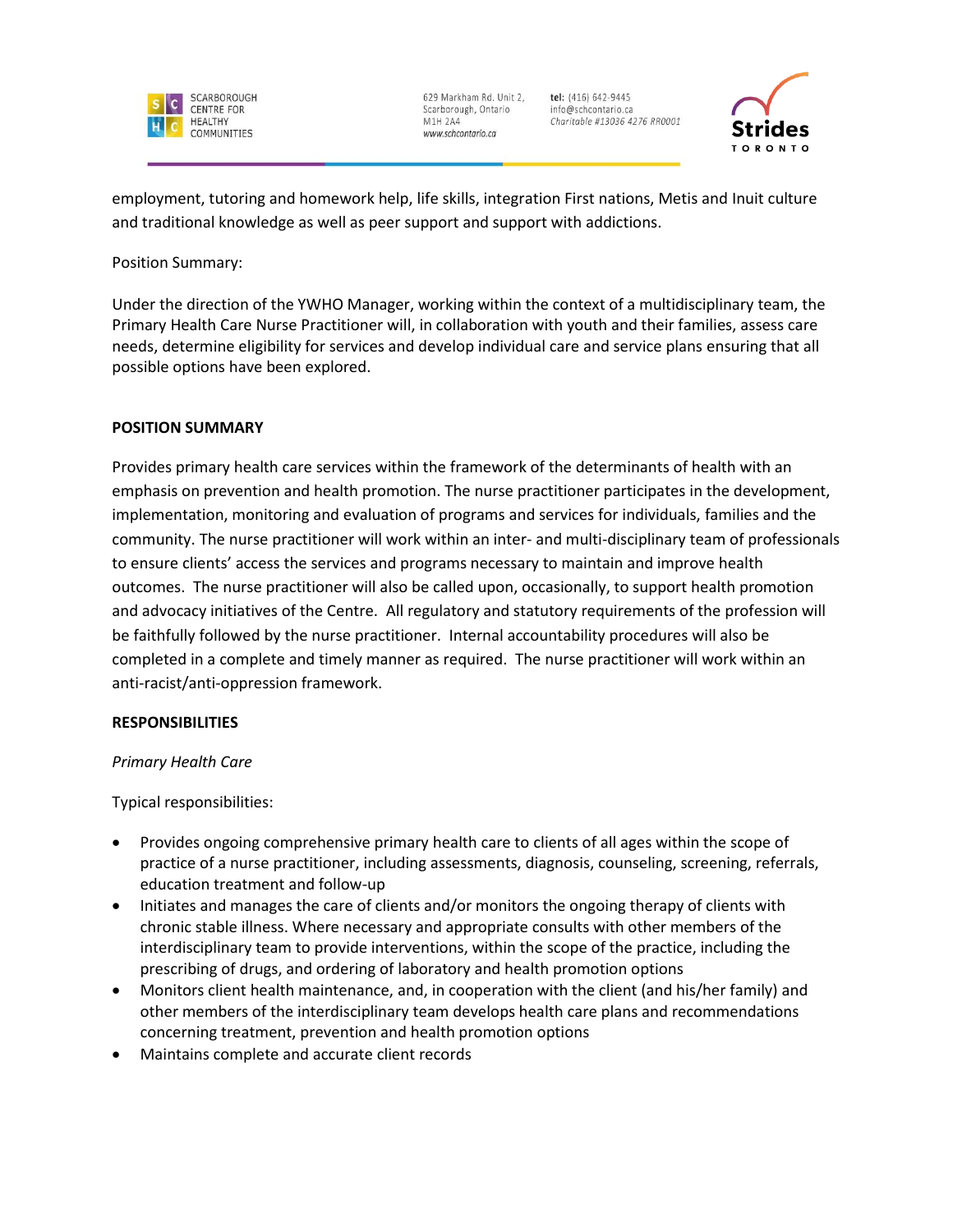

tel: (416) 642-9445 info@schcontario.ca Charitable #13036 4276 RR0001



- Sees clients at the Centre on both a scheduled and urgent basis and also in the community through outreach, off-site clinics, home and hospital visits. Participates in on-call schedules as may be required.
- Participates in primary health care program and service delivery within the broader community context in partnership with other institutions and agencies as may be required;
- Initiates, participates in, or leads practice management rounds and appropriate in-service exercises;
- Works in partnership with other institutions and agencies to develop, deliver and evaluate services, as needed;
- Maintains all licenses, certificates, and standards related to the ability to practice as a RN(EC) in Ontario
- Ensures that infection control protocols and procedures are in place and implemented. Conducts necessary audits. Suggest areas for protocol development and works with other team members in their development

# **Inter- / Multi-disciplinary practice**

- The nurse practitioner should work across disciplines in order to improve client outcomes
- Participate in the development, implementation, monitoring and evaluation of treatment, education, counselling and health promotion programs and services for individuals, families and the community
- Additional duties will be:
	- $\circ$  Working with team reviewing outcomes and statistics as required for redirection, changes in clinical practice focus
	- o Working with the team on networking and outreach as required
- Attending case conferences as needed
- Working with the team and the staff on special programs, e.g. diabetes clinic

# **Administrative Duties**

- Share administrative and clinical maintenance tasks with other staff.
- Vetting, approving, editing and organizing health education materials
- Participate/lead in/ research initiatives

# **Accountability**

- This position reports to the YWHO Manager
- The nurse practitioner is accountability to the standards of practice of the profession and College Nurses of Ontario
- The nurse practitioner is accountable to meet the requirements of any accountability agreement between the Strides Toronto and CAHM, under MOH.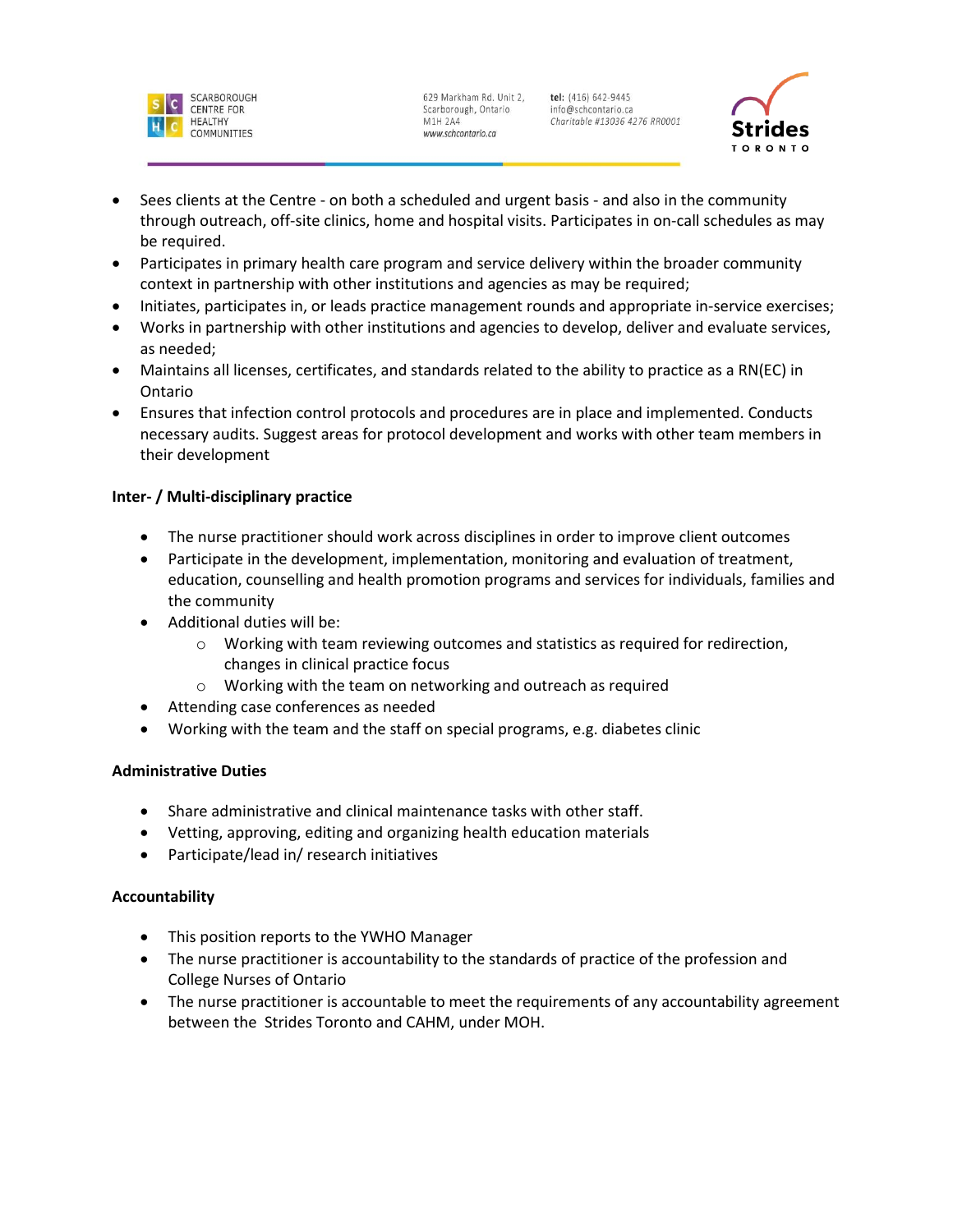

tel: (416) 642-9445 info@schcontario.ca Charitable #13036 4276 RR0001



# **Qualifications**

#### *Academic:*

- Baccalaureate in Nursing
- Certificate as a Primary Care Nurse Practitioner from a recognized institution
- Current extended class registration with the College of Nurses of Ontario
- Knowledge and experience with therapeutic methods and practices based upon a health promotion/illness prevention model
- Extensive community-based experience, preferably in an under serviced area setting, or in combination with acute care experience
- Research and/or teaching experience an asset

# *Other:*

- An understanding, patient individual sensitive to a high needs priority population
- Experience and knowledge of the presenting mental health issues for youth.
- Excellent decision-making, problem-solving, conflict management and time management skills.
- Commitment to continuous learning, quality improvement and innovation
- An understanding, patient individual sensitive to a high needs priority population
- Possess an interest in developing new skills relative to identified needs of clients and enhancing current professional practice to complement the agency
- Knowledge of community resources, health promotion and social determinants of health and public health policies and their impact on marginalized and racialized communities
- Excellent communication skills (written and verbal) and group facilitation skills are an asset
- Proven consultation and collaborative skills
- Ability to work evenings and occasional weekends
- Ability to work independently as well as part of multi-disciplinary team
- Possesses a valid driver's license
- Strong computer and data analysis skills

# **Remuneration**: \$47.40 - \$67.13

# Salary Band: A

**Please note:** All other conditions of employment are set out in the collective agreement between SCHC and SEIU.

# **Please reply in confidence to HR:**

By email: [hr@schcontario.ca](mailto:hr@schcontario.ca)

**Note: Please quote** *YWHONP* **in the subject line. Deadline:** *Candidates are welcome to apply until filled*